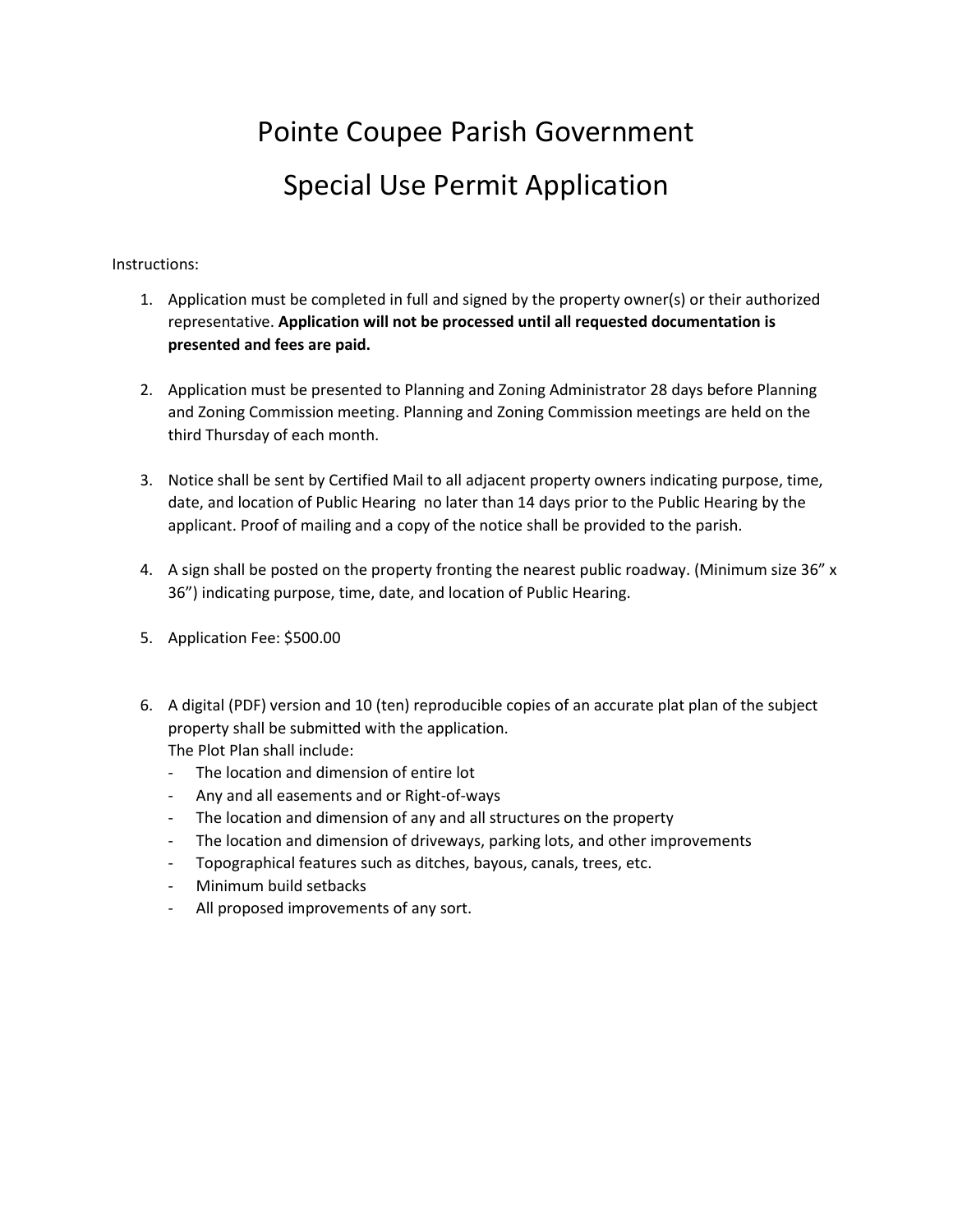## Pointe Coupee Parish Government **Special Use Permit Application**

| Applicant Name(s):<br>1. |
|--------------------------|
|--------------------------|

2. Contact Name and Mailing Address:

| 3. Contact Phone Number                       |  |  |
|-----------------------------------------------|--|--|
| 4. Contact Email Address                      |  |  |
|                                               |  |  |
|                                               |  |  |
| 5. Owner Name and Phone Number (if different) |  |  |

6. Location/Street address of subject property: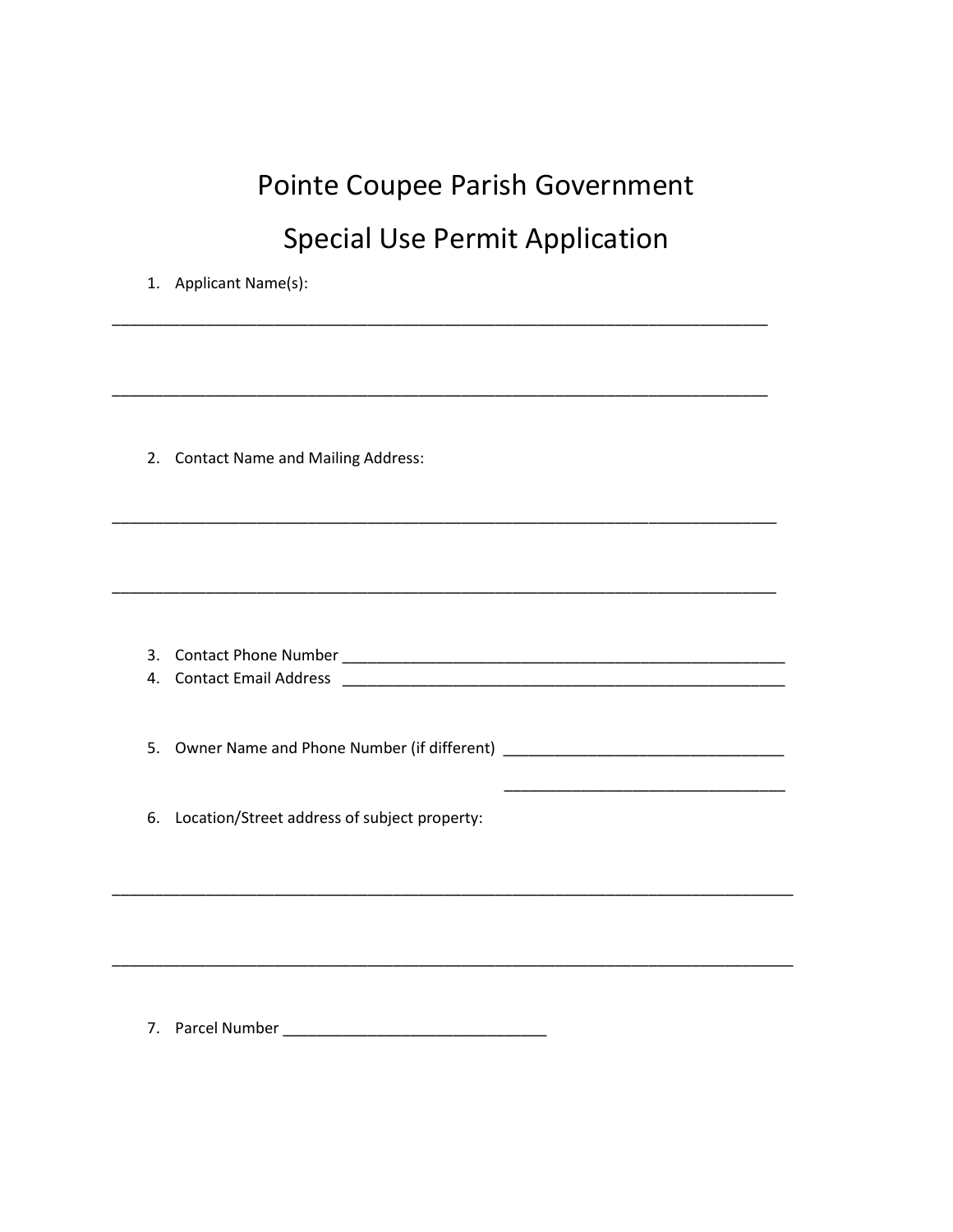## 8. Proposed Use:

9. Describe how the proposed use meets all required conditions of Zoning Ordinance. Such conditions include but are not limited to: Compliance with lot area, dimensional standards, building setbacks, parking requirements, etc. 10. Describe how the proposed use is in general conformity with the Pointe Coupee Parish Comprehensive Plan. 11. Describe how the proposed use will not adversely affect the Health and Safety, Public Welfare, nor would adversely affect the proposed subject property value or the property value of adjoining or abutting properties.